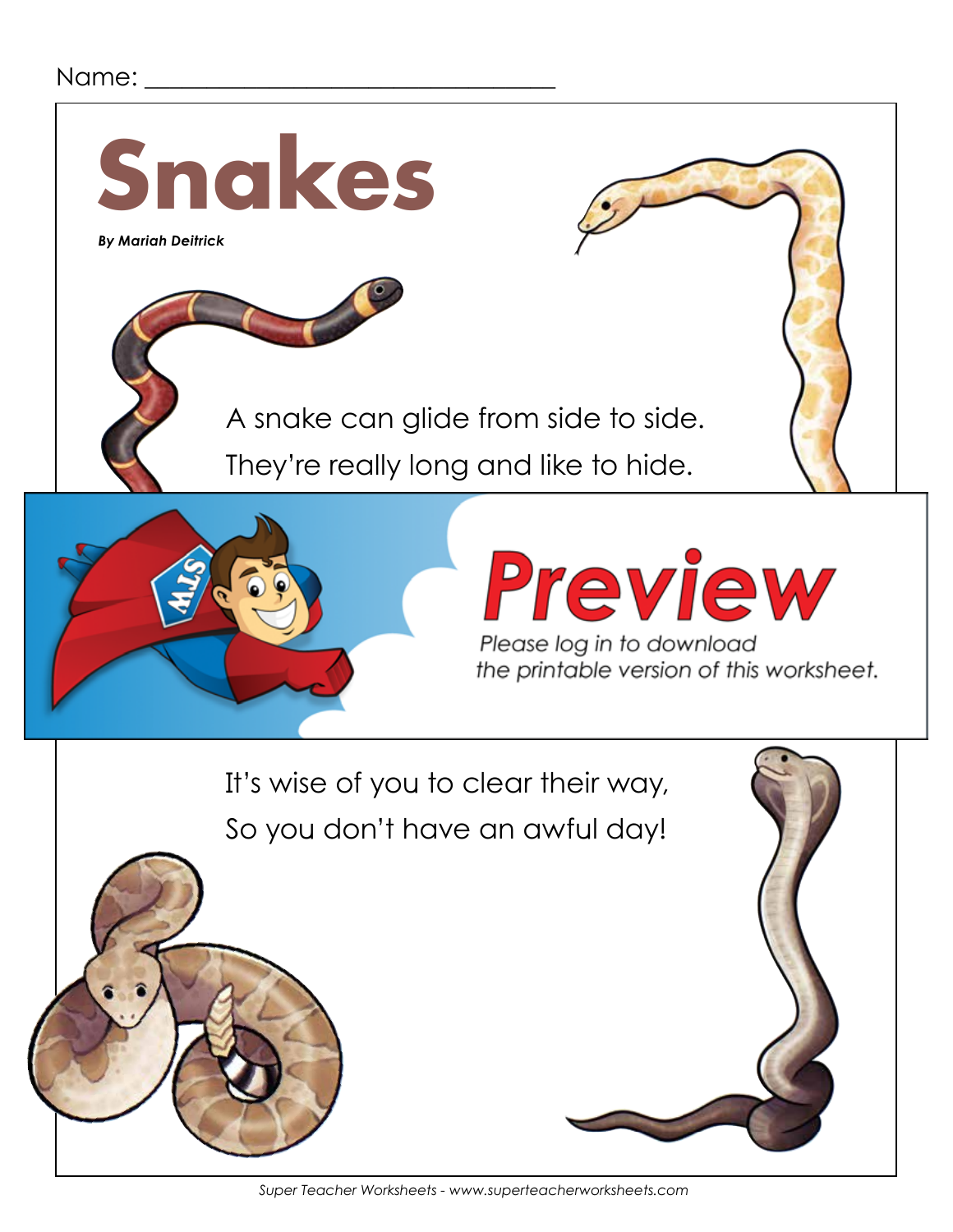## Name: \_\_\_\_\_



- **1.** When does a snake hiss?
	- **a.** when it is eating
	- **b.** when it hunts for food
	- **c.** when it is threatened
	- **d.** when it uses its tongue





- **4.** Do snakes have hair?
- **5.** The poet thinks people should...
	- **a.** stay away from snakes
	- **b.** pick up snakes
	- **c.** wear boots when you walk by snakes
	- **d.** keep snakes as pets

\_\_\_\_\_\_\_\_\_\_\_\_\_\_\_\_\_\_\_\_\_\_\_\_\_\_\_\_\_\_\_\_\_\_\_\_\_\_\_\_\_\_\_\_\_\_\_\_\_\_\_\_\_\_\_\_\_\_\_\_\_\_\_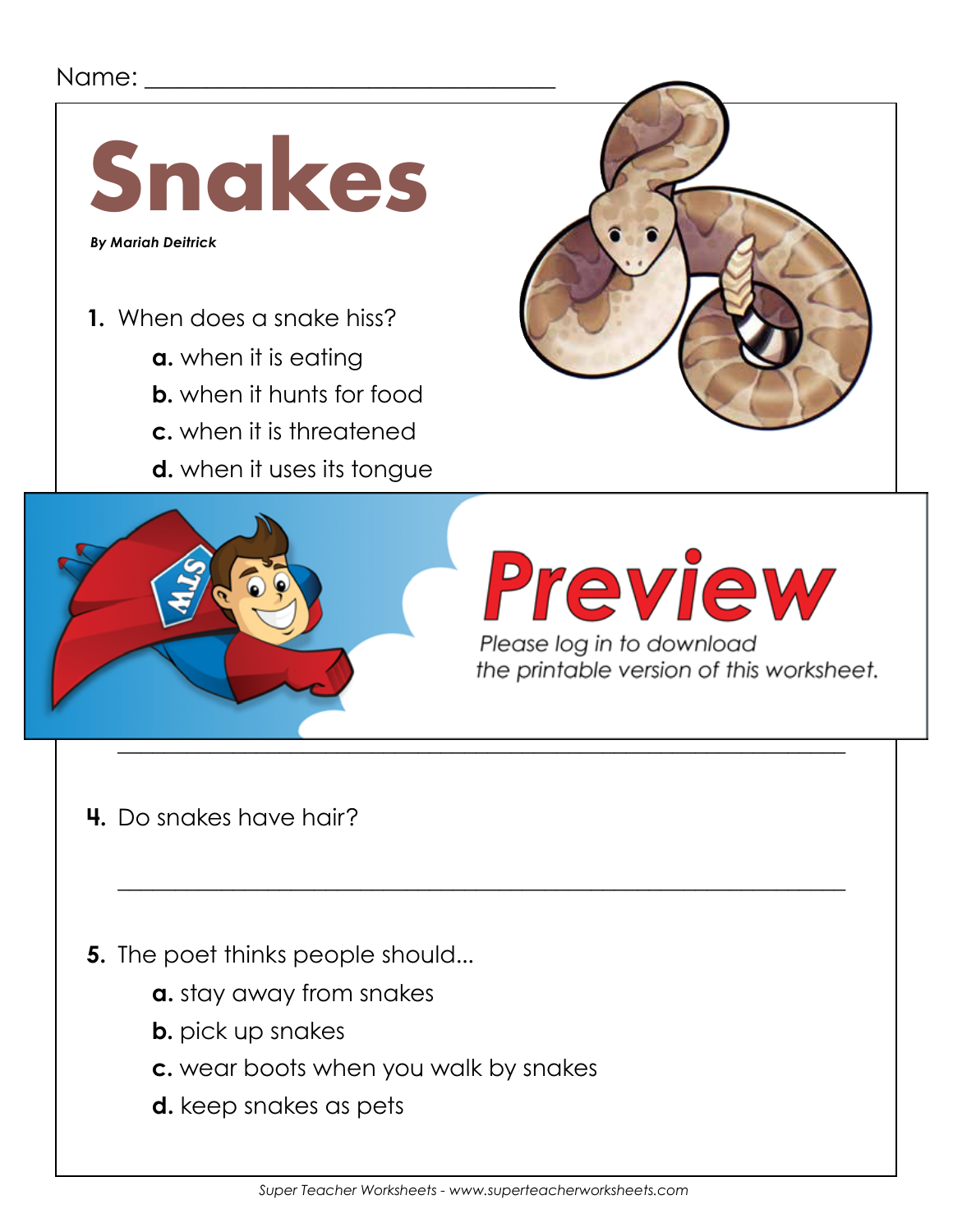## Name: \_



Read each sentence from the poem, "Snakes". Then, choose the best meaning for the underlined word in each sentence.







Please log in to download<br>the printable version of this worksheet.

**3.** They use their tongue to taste the air.

**a.** body part for seeing **b.** body part for tasting

- **c.** body part for hearing **d.** body part for moving
- 
- 
- **4.** They taste your scent if you are near.
	- **a.** skin **b.** shoes
	- **c.** body **d.** smell
- **5.** It's wise of you to clear the way.
	- **a.** smart **b.** quick **c.** bad **d.** kind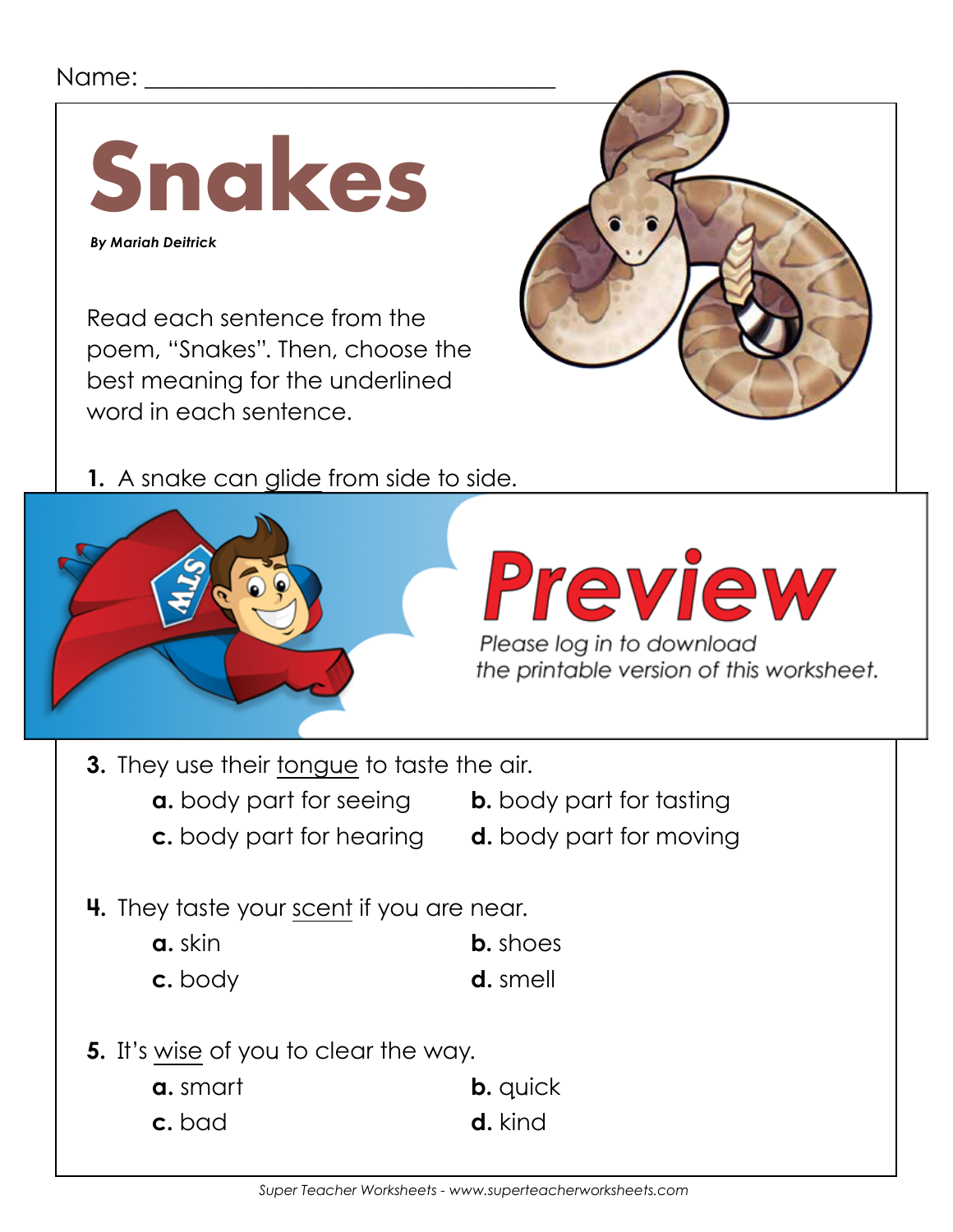## 



**By Mariah Deitrick** 

The poem, "Snakes" has several interesting facts about snakes in it.

Write three facts about snakes that you learned in the poem.



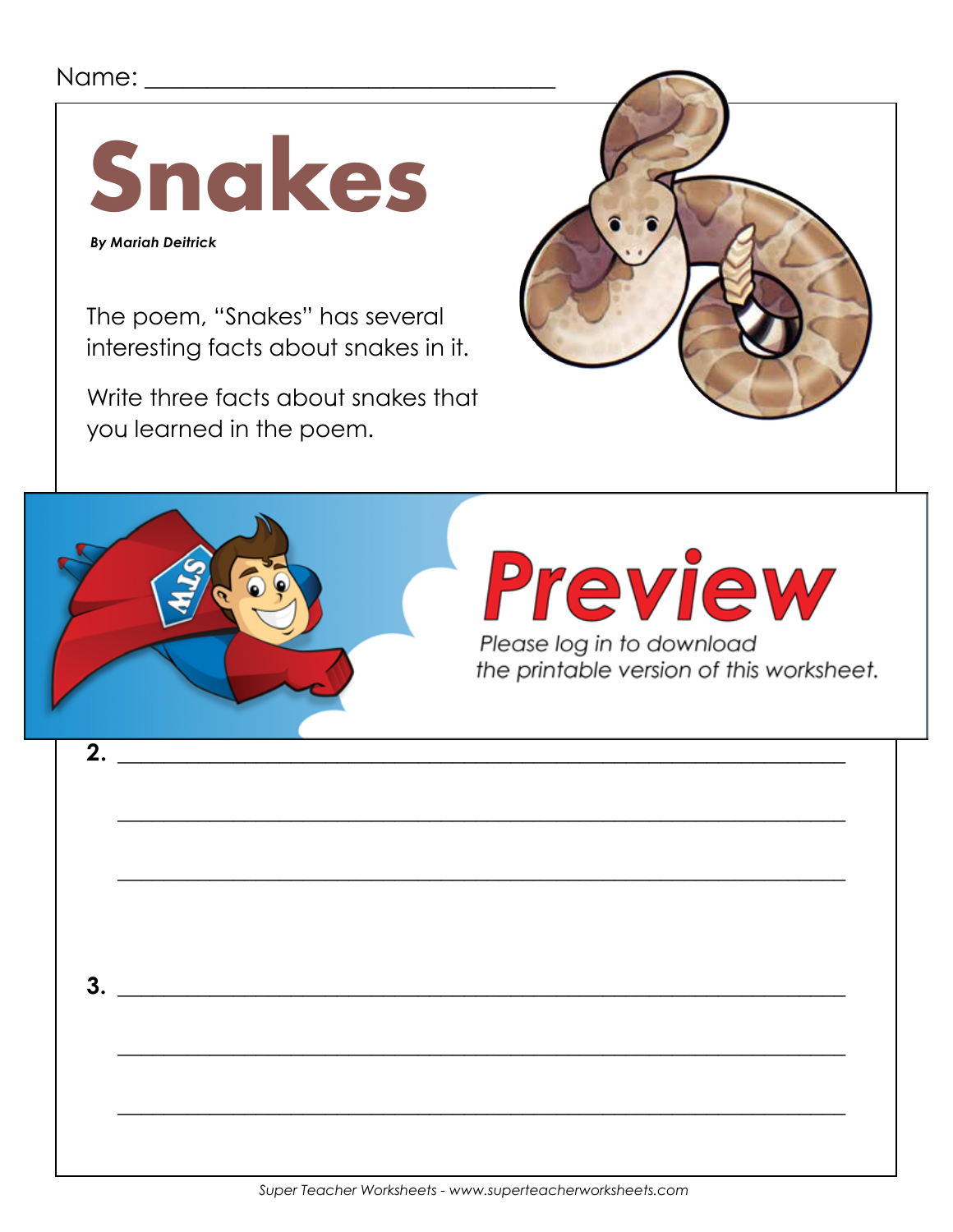# **ANSWER KEY**

 $\mathcal{L}_\mathcal{L}$  , and the set of the set of the set of the set of the set of the set of the set of the set of the set

 $\Box$ 

 $\mathcal{L} = \{ \mathcal{L} \mid \mathcal{L} \in \mathcal{L} \}$ 



 *By Mariah Deitrick*



## **b.** when it hunts for food **c. when it is threatened d.** when it uses its tongue Please log in to download

the printable version of this worksheet.

**b.** pick up snakes

**a. stay away from snakes**

**3.** Do snakes have bones?

**They use their tongue.**

**Yes, they have bones.**

**4.** Do snakes have hair?

- **c.** wear boots when you walk by snakes
- **d.** keep snakes as pets

**5.** The poet thinks people should...

**No, they do not have hair.**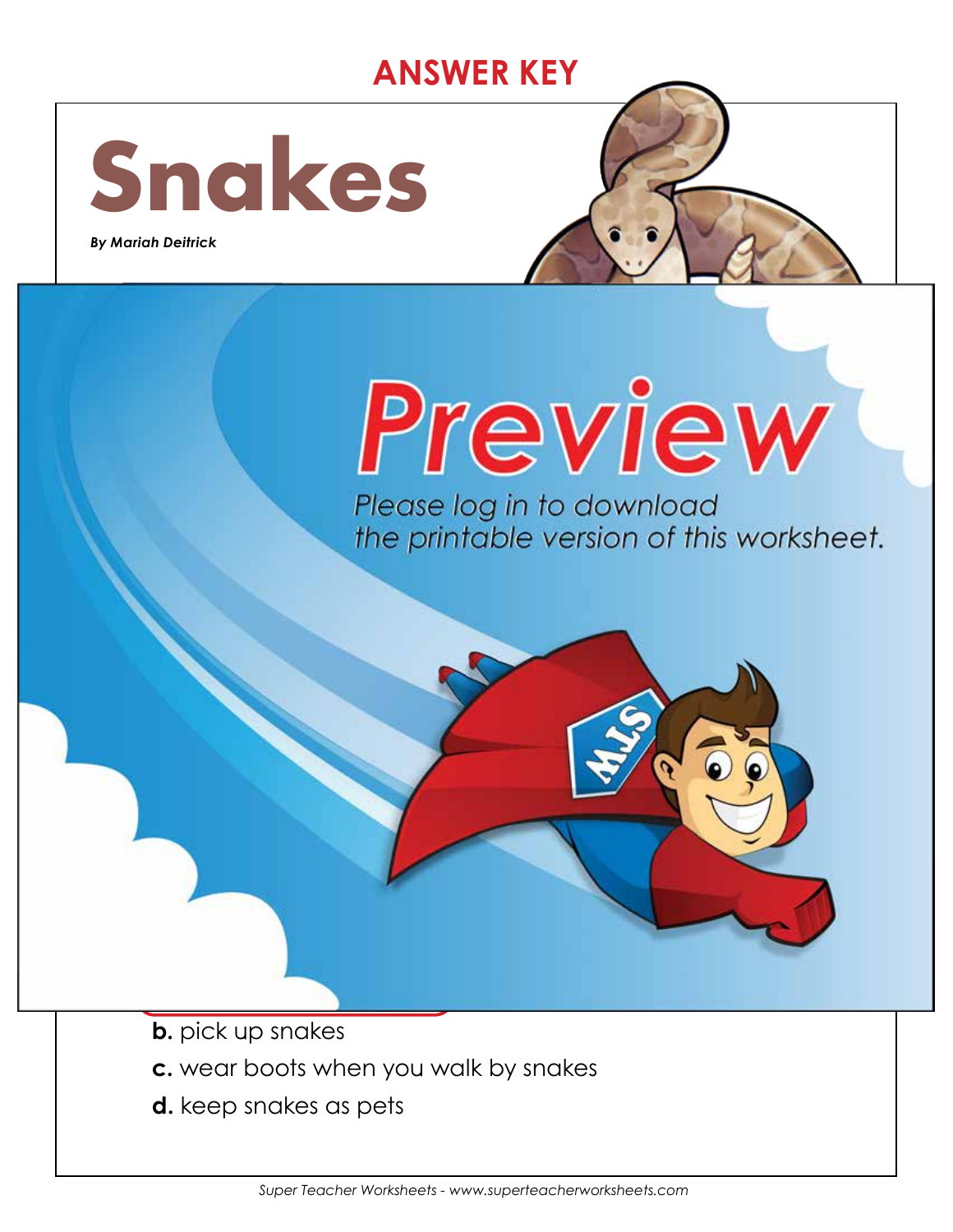# **ANSWER KEY**



best meaning for the underlined

**2.** They have long backbones, but no hair.

**b. b.** heads **b.** heads **b.** heads **b.** heads **b.** heads **b.** heads **b.** heads **b.** heads **b.** heads **b.** heads **b.** heads **b.** heads **b.** heads **b.** heads **b.** heads **b.** heads **b.** heads **b.** heads **b.** heads **b.** hea

**c. d.** spinese **d.** spinese **d.** spinese in the spinese of the spinese of the spinese

**3.** They use their tongue to taste the air.

**4.** They taste your scent if you are near.

**a.** skin **b.** shoes

**c. d. smell d. smell d. smell d. smell** 

**a.** body part for seeing **b. body part for tasting**

**c.** body part for hearing **d.** body part for moving

 *By Mariah Deitrick*



word in each sentence. **1.** A snake can glide from side to side. **Please log in to download** the printable version of this worksheet.



 **a. smart b.** quick **c.** bad **d.** kind